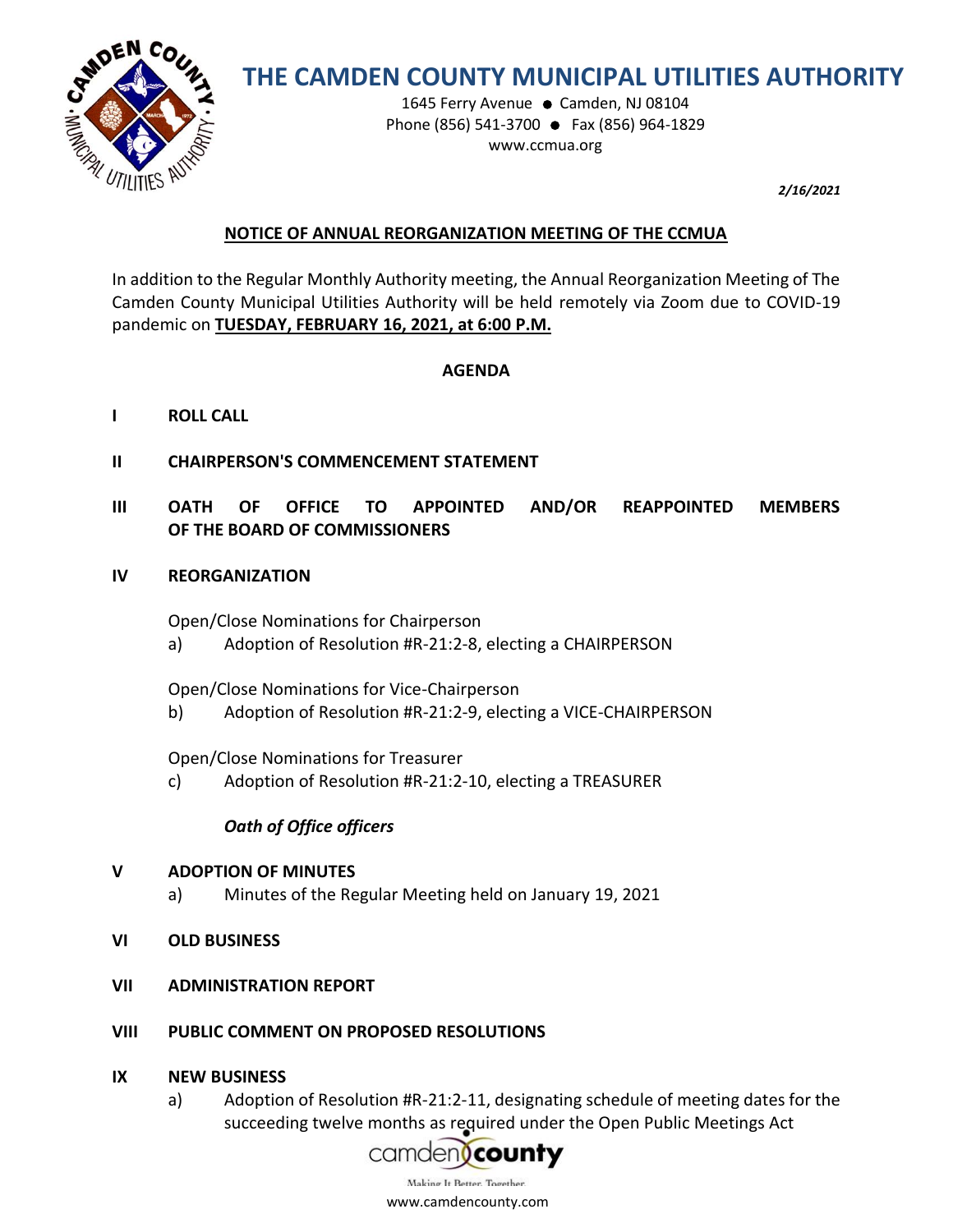- b) Adoption of Resolution #R-21:2-12, designating two newspapers to receive notices
- c) Adoption of Resolution #R-21:2-13, designating Banks of Depository for user revenue
- d) Adoption of Resolution #R-21:2-14, designating Banks of Depository for investments
- e) Adoption of Resolution #R-21:2-15, designating Banks of Depository for its funds
- f) Adoption of Resolution #R-21:2-16, designating a Bank of Depository for investments for the payroll account
- g) Adoption of Resolution #R-21:2-17, designating the custodians of and establishing an Imprest (Petty Cash) fund
- h) Adoption of Resolution #R-21:2-18, authorizing the Executive Director to advertise for Bids for various items during FY 2021
- i) Adoption of Resolution #R-21:2-19, authorizing the execution of purchase orders between the CCMUA and vendors under the New Jersey State Cooperative Purchasing Program FY 2021
- j) Adoption of Resolution #R-21:2-20, authorizing a shared services agreement between the CCMUA and Camden County College for provision of security guard services
- k) Adoption of Resolution #R-21:2-21, authorizing receipt of a dividend from the Camden County Insurance Fund Commission for Fund Years 2010, 2011, 2012, 2014 & 2016
- l) Adoption of Resolution #R-21:2-22, authorizing a shared services agreement with the Camden County Improvement Authority for provision of project management services for renovations and improvements to the CCMUA Administration and Services Buildings
- m) Adoption of Resolution #R-21:2-23, authorizing a contract for Annual Engineer of Record Services (RFP #2021-1)
- n) Adoption of Resolution #R-21:2-24, authorizing a contract for Annual General Engineering & Design Services to Johnson, Mirmiran & Thompson for the Authority's Regional Sanitary Sewer Interceptor System (RFP #2021-2)